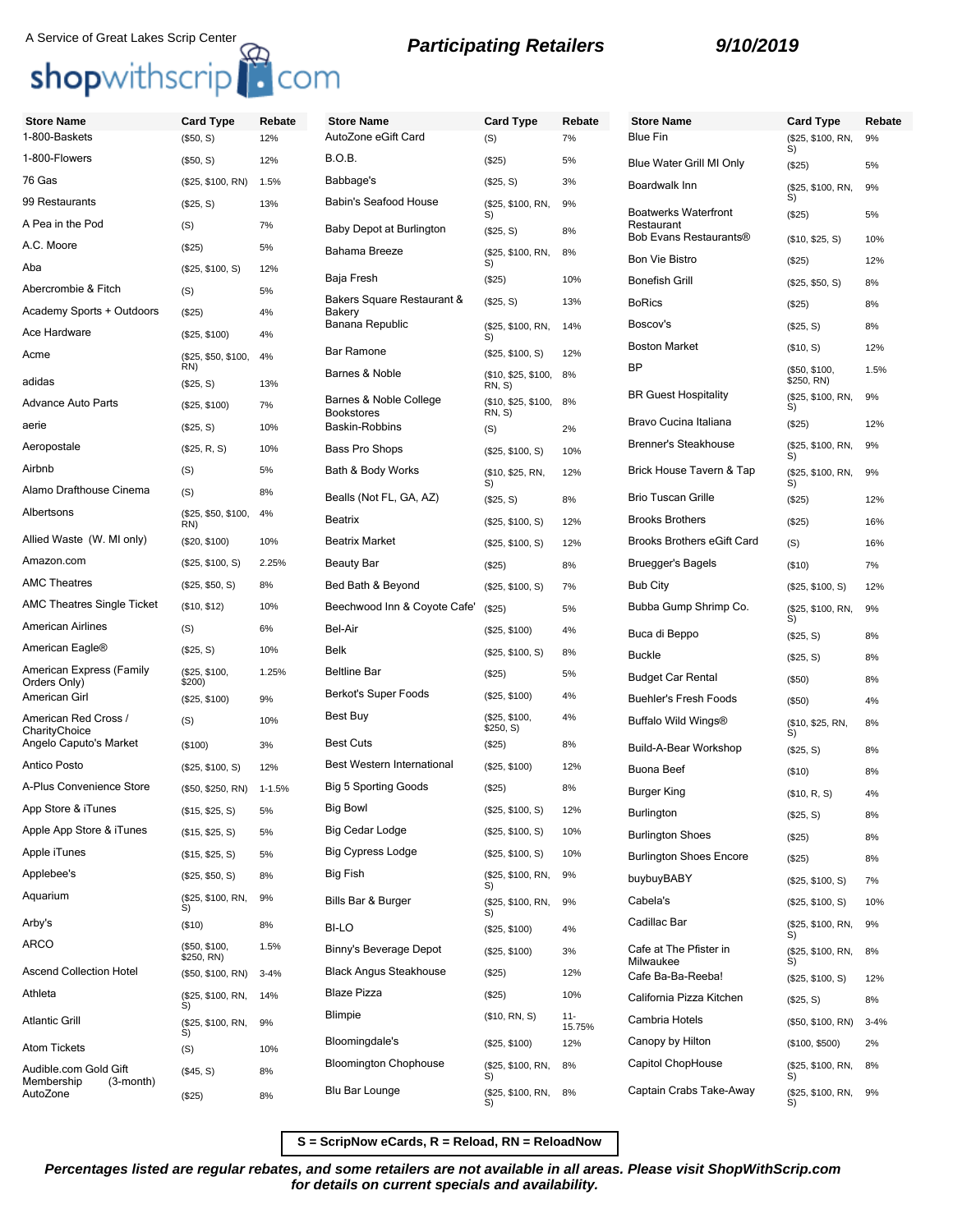# A Service of Great Lakes Scrip Center<br> **Shop**withscrip<br> **Shop**withscrip<br> **Participating Retailers**<br> **9/10/2019**

| <b>Participating Retailers</b> |  |  |  |
|--------------------------------|--|--|--|
|--------------------------------|--|--|--|

| <b>Store Name</b>               | <b>Card Type</b>            | Rebate     | <b>Store Name</b>            | <b>Card Type</b>        | Rebate   | <b>Store Name</b>                                       | <b>Card Type</b>        | Rebate     |
|---------------------------------|-----------------------------|------------|------------------------------|-------------------------|----------|---------------------------------------------------------|-------------------------|------------|
| Caribou Coffee                  | (\$10)                      | 6%         | Cinemark Tinseltown Single   | (\$11, S)               | 8.5%     | <b>Dick's Sporting Goods</b>                            | (\$25, \$100)           | 8%         |
| Caribou Coffee eGift Card       | (S)                         | 6%         | Admit<br>Cineplex Odeon      | (\$25, \$50, S)         | 8%       | Dierbergs                                               | (\$25, \$100)           | 2.5%       |
| Carl's Jr.                      | (\$10)                      | 5%         | Cineplex Odeon Single Ticket | (\$10, \$12)            | 10%      | Dillard's                                               | (\$25, \$100)           | 9%         |
| Carlton Hair International      | (\$25)                      | 8%         | Circle K                     | (\$25, \$100)           | 1.5%     | Dining Concepts (MI only)                               | (\$25)                  | 5%         |
| <b>Carnival Cruise Lines</b>    | (\$100, \$500, S)           | 8%         | CityVu Bistro                | (\$25)                  | 5%       | Discover Universal Gift Card                            | (\$50, \$100,           | 1.25%      |
| Carrabba's Italian Grill        | (\$25, \$50, S)             | 8%         | Claim Jumper                 | (\$25, \$100, RN,       | 9%       | Disney                                                  | \$250)<br>(\$25, \$100, | 3%         |
| Carrs                           | (\$25, \$50, \$100,         | 4%         | Claire's                     | S)<br>(\$10)            | 9%       | Domino's                                                | \$1000, S)              |            |
| Carrs eGift Card                | RN)<br>(S)                  | 4%         | <b>Clarion Hotels</b>        | (\$50, \$100, RN)       | $3 - 4%$ |                                                         | (\$10, \$25, RN,<br>S)  | 8%         |
| Carter's                        | (\$25, RN)                  | 10%        | Clear Lounge                 | (\$25, \$100, RN,       | 8%       | Dos Caminos                                             | (\$25, \$100, RN,<br>S) | 9%         |
| Carter's eGift Card             | (S)                         | 10%        |                              | S)                      |          | Double Tree By Hilton                                   | (\$100, \$500)          | 2%         |
| Cascading Card File             | ( \$3)                      | 25%        | Clementine's                 | (\$25)                  | 5%       | Downtown Aquarium                                       | (\$25, \$100, RN,<br>S) | 9%         |
| Casual Male XL                  | (S)                         | 6%         | <b>Clementine's Too</b>      | (\$25)                  | 5%       | <b>DSW</b> (Designer Shoe                               | (\$25, \$100, S)        | 8%         |
| Catherines                      | (S)                         | 8%         | Coffee Bean & Tea Leaf       | (\$25, RN, S)           | 9%       | Warehouse)<br>Dunham's Sports                           | (\$25)                  | 8%         |
| Cattle Company (AK & HI only)   | (\$25)                      | 12%        | <b>Cold Stone Creamery</b>   | (S5, S10, S)            | 11%      | Dunkin' Donuts                                          |                         |            |
| CB <sub>2</sub>                 | (\$25, \$100, S)            | 8%         | Columbia Sportswear          | (\$50, S)               | 12%      | Dunkin' Donuts eGift Card                               | (\$10, \$25)            | 3%         |
| <b>CBS All Access</b>           |                             |            | Comfort Inn                  | (\$50, \$100, RN)       | $3 - 4%$ |                                                         | (S)                     | 2.5%       |
|                                 | (S)                         | 8%         | <b>Comfort Suites</b>        | (\$50, \$100, RN)       | $3 - 4%$ | Eastbay                                                 | (S)                     | 8%         |
| <b>Celebration Cinema</b>       | (\$10, \$50)                | 4%         | <b>Community Canteen</b>     | (\$25, \$100, S)        | 12%      | Eat'n Park                                              | (\$10, \$25, R)         | 9%         |
| <b>Celebrity Cruise Lines</b>   | (S)                         | 9%         | Conrad Hotels & Resorts      | (\$100, \$500)          | 2%       | <b>EB</b> Games                                         | (\$25, S)               | 3%         |
| Cenex                           | (\$25, \$100)               | 3%         | <b>Container Store</b>       | (\$25, \$100, S)        | 9%       | EBX                                                     | (\$25, S)               | 3%         |
| <b>Central Market</b>           | (\$25, \$100)               | 2%         | Copps (WI only)              | (\$25, \$50, \$100)     | 4%       | Econo Lodge                                             | (\$50, \$100, RN)       | $3 - 4%$   |
| <b>Century Theatres</b>         | (\$25)                      | 4%         | Corner Bar                   | (\$25)                  | 5%       | <b>Edwards Theatres Premiere</b><br><b>Movie Ticket</b> | (\$10.50, S)            | 10%        |
| Century Theatres Single Admit   | (\$11, S)                   | 8.5%       | Cost Plus World Market       | (\$25, \$100, S)        | 7%       | <b>Eiffel Tower</b>                                     | (\$25, \$100, S)        | 12%        |
| <b>Champs Sports</b>            | (\$25, S)                   | 8%         | Cottage Bar                  | (\$25)                  | 5%       | Einstein Bros. Bagels                                   | (\$10)                  | 10%        |
| Charley's Crab                  | (\$25, \$100, RN,<br>S)     | 9%         | <b>Cousins Subs</b>          | (\$10)                  | 9%       | El Pollo Loco                                           | (\$10)                  | 6%         |
| <b>Chart House</b>              | (\$25, \$100, RN,           | 9%         | Crab House                   | (\$25, \$100, RN,       | 9%       | El Segundo Sol                                          | (\$25, \$100, S)        | 12%        |
| Cheddars                        | (\$25, \$100, RN,           | 8%         | Cracker Barrel               | S)<br>(\$10, \$25)      | 8%       | Electronics Boutique                                    | (\$25, S)               | 3%         |
| Cheesecake Factory              | S)                          | 5%         | Crate and Barrel             | (\$25, \$100, S)        | 8%       | Ema                                                     | (\$25, \$100, S)        | 12%        |
| Cheesecake Factory eGift Card   | (\$25)                      |            | Crazy Horse Steak House      | (\$25)                  | 5%       | <b>Embassy Suites by Hilton</b>                         | (\$100, \$500)          | 2%         |
| <b>Cheryl's Cookies</b>         | (S)                         | 5%         | <b>Crew Cuts</b>             | (\$25)                  | 13%      | Everest                                                 | (\$25, \$100, S)        | 12%        |
|                                 | (\$50, S)                   | 12%        | Crutchfield                  |                         |          | Express                                                 | (\$25, S)               | 10%        |
| Chevron CA Only                 | (\$50, \$100,<br>\$250, RN) | $1 - 1.5%$ | Cub Foods                    | (S)                     | 5%       | <b>Express for Men</b>                                  | (\$25, S)               | 10%        |
| Chico's                         | (S)                         | 6.5%       |                              | (\$25, \$100, RN)       | 4%       | Exxon                                                   | (\$50, \$250, RN)       | $1 - 1.5%$ |
| Children's Place                | (\$25, S)                   | 12%        | <b>CVS Pharmacy</b>          | (\$25, \$100, RN,<br>S) | 6%       | <b>Fairmont Hotels</b>                                  | (\$100)                 | 9%         |
| Chili's Grill & Bar             | (\$25, \$50, S)             | 11%        | D&W Fresh Market             | (\$25, \$100)           | 2%       | <b>Fairway Market</b>                                   | (\$100, RN)             | 4%         |
| Chipotle Mexican Grill          | (\$10, \$25, S)             | 10%        | D&W Quick Stop               | (\$25, \$100)           | 2%       | <b>Family Express</b>                                   | (\$25, \$100)           | 4%         |
| <b>Choice Hotels</b>            | (\$50, \$100, RN)           | $3 - 4%$   | Dairy Queen                  | (\$10)                  | 3%       | Family Fare Quick Stop                                  | (\$25, \$100)           | 2%         |
| Chop House Brewery              | (\$25)                      | 6%         | Darden Restaurants           | (\$25, \$100, RN,       | 8%       | Family Fare Supermarket                                 | (\$25, \$100)           | 2%         |
| <b>Christmas Tree Shops</b>     | (\$25, \$100, S)            | 7%         | Dave & Buster's              | S)<br>(\$25, S)         | 13%      | <b>Family Video</b>                                     | (\$10)                  | 12%        |
| Chuck E. Cheese's               | (\$10, S)                   | 8%         | Del Taco                     | (\$10)                  | 7%       | Famous Footwear                                         | (\$25)                  | 8%         |
| CineArts                        | (\$25)                      | 4%         | Delta Air Lines              | (\$250, \$1000, S)      | 4%       | Famous Footwear eGift Card                              |                         |            |
| CineArts Single Admit           | (\$11, S)                   | 8.5%       | Delta Sonic                  | (\$25)                  | 6%       |                                                         | (S)                     | 8%         |
| Cinema Carousel                 | (\$10, \$50)                | 4%         | Dennis Uniform               |                         |          | Famous Hair                                             | (\$25)                  | 8%         |
| <b>Cinemark Theatres</b>        | (\$25)                      | 4%         | Denny's                      | (\$20)                  | 5%       | Fanatics                                                | (S)                     | 7%         |
| <b>Cinemark Theatres Single</b> | (\$11, S)                   | 8.5%       | <b>Destination Maternity</b> | (\$10)                  | 7%       | Fandango                                                | (\$25, S)               | 4%         |
| Admit                           |                             |            |                              | (S)                     | 7%       | FandangoNOW                                             | (S)                     | 4%         |
| Cinemark Tinseltown             | (\$25)                      | 4%         | Di Pescara                   | (\$25, \$100, S)        | 12%      | Fannie May Candies                                      | (\$10)                  | 25%        |

**S = ScripNow eCards, R = Reload, RN = ReloadNow**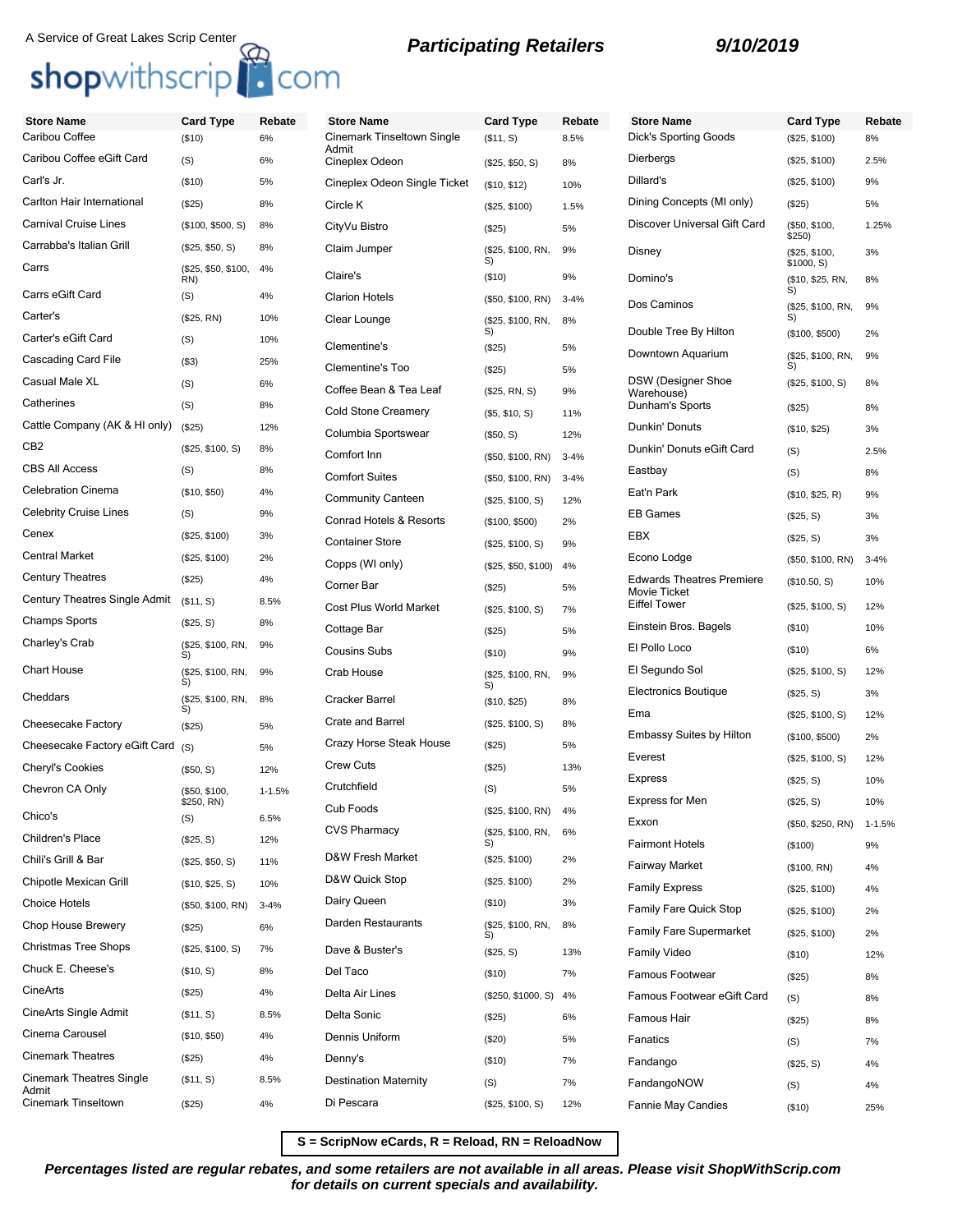## shopwithscrip<sup>1</sup> com

## A Service of Great Lakes Scrip Center **Constructed Barticipating Retailers** 9/10/2019

| <b>Store Name</b><br>Fazoli's                 | <b>Card Type</b>           | Rebate | <b>Store Name</b><br>Goody's                     | <b>Card Type</b>        | Rebate | <b>Store Name</b><br>Home 2 Suites by Hilton | <b>Card Type</b>           | Rebate |
|-----------------------------------------------|----------------------------|--------|--------------------------------------------------|-------------------------|--------|----------------------------------------------|----------------------------|--------|
|                                               | (\$25, S)                  | 9%     |                                                  | (\$25, S)               | 8%     | Home Depot                                   | (\$100, \$500)             | 2%     |
| Festival Foods (WI) - Skogens                 | (\$25, \$50, \$100)        | 3%     | Google Play                                      | (S)<br>3%               |        | (\$25, \$100,<br>\$500, \$1000, S)           | 4%                         |        |
| Field & Stream                                | (\$25, \$100)              | 8%     | Gordon Food Service Store                        | (\$25, \$100, RN,<br>S) | 4%     | HomeGoods                                    | (\$25, \$100, S)           | 7%     |
| Fiesta Salons                                 | (\$25)                     | 8%     | Grand Cafe in Lake Geneva                        | (\$25, \$100, RN,<br>S) | 8%     | Homewood Suites by Hilton                    | (\$100, \$500)             | 2%     |
| Finish Line                                   | (\$25)                     | 10%    | <b>Grand Concourse</b>                           | (\$25, \$100, RN,       | 9%     | HoneyBaked Ham                               | (\$25)                     | 12%    |
| <b>First Choice Haircutters</b>               | (\$25)                     | 8%     | <b>Grand Geneva Resort</b>                       | S)<br>(\$25, \$100, RN, | 8%     | Hotels.com                                   | (\$100, \$250, S)          | 6%     |
| Fish Tales                                    | (\$25, \$100, RN,<br>S)    | 9%     |                                                  | S)                      |        | Houlihan's                                   | (\$25)                     | 8%     |
| Fisherman's Wharf                             | (\$25, \$100, RN,<br>S)    | 9%     | <b>Great Clips</b>                               | (\$25)                  | 8%     | <b>Hub 51</b>                                | (\$25, \$100, S)           | 12%    |
| <b>Flat River Grill</b>                       | (\$25)                     | 5%     | <b>Great Harvest Bread</b>                       | ( \$10)                 | 6%     | Hudsonville Grille                           | (\$25)                     | 5%     |
| Fleming's Prime Steakhouse                    | (\$25, \$50, S)            | 8%     | Grotto                                           | (\$25, \$100, RN,<br>S) | 9%     | Hulu                                         | (S)                        | 6%     |
| Flying Dutchman                               | (\$25, \$100, RN,          | 9%     | Groupon.com                                      | (\$25, S)               | 7%     | Icing                                        | (\$10)                     | 9%     |
| Food Lion                                     | S)<br>(\$25, \$100, RN,    | 3%     | Grubhub                                          | (S)                     | 4%     | <b>IHOP</b>                                  | (\$25, S)                  | 8%     |
|                                               | S)                         |        | <b>Guitar Center</b>                             | (\$25, S)               | 4%     | Il Porcellino                                | (\$25, \$100, S)           | 12%    |
| Food Maxx                                     | (\$25, \$100)              | 2%     | Gulf Oil                                         | (\$25)                  | 1.5%   | Inn at Hawks Head                            | (\$25)                     | 5%     |
| Foodease                                      | (\$25, \$100, S)           | 12%    | Hair by Stewarts                                 | (\$25)                  | 8%     | InterContinental Milwaukee                   | (\$25, \$100, RN,          | 8%     |
| Foodlife                                      | (\$25, \$100, S)           | 12%    | <b>Hair Cuttery</b>                              | (\$10, \$25)            | 8%     | Isabella's                                   | S)<br>(\$25, \$100, RN,    | 9%     |
| Foot Locker                                   | (\$25, S)                  | 8%     | Hair Plus                                        | (\$25)                  | 8%     | Islamorada Fish Company                      | S)                         |        |
| <b>Footaction USA</b>                         | (\$25, S)                  | 8%     | <b>HairMasters</b>                               | (\$25)                  | 8%     | Islands                                      | (\$25, \$100, S)           | 10%    |
| <b>Forest Hills Foods</b>                     | (\$25, \$100)              | 2%     | Hallmark                                         | (\$25, RN, S)           | 4%     | iTunes                                       | (\$25)                     | 8%     |
| Forever 21                                    | (S)                        | 5%     | Hampton by Hilton                                | (\$100, \$500)          | 2%     | J. Crew                                      | (\$15, \$25, S)            | 5%     |
| Four Points by Sheraton<br>(Chicago, IL only) | (\$25, \$100, RN,<br>S)    | 8%     | Happy Dining Card                                | (\$25)                  | 8%     | Jack in the Box                              | (\$25)                     | 13%    |
| Frankie's Pizza By the Slice                  | (\$25, \$100, S)           | 12%    | Hardee's                                         | (\$10)                  | 5%     | Jamba Juice                                  | (\$10)                     | 4%     |
| <b>Fruit Bouquets</b>                         | (\$50, S)                  | 12%    | Harley-Davidson <sup>®</sup>                     | (\$50)                  | 3%     | James Street Inn                             | (\$10, S)                  | 6%     |
| Funcoland                                     | (\$25, S)                  | 3%     | Harlow's                                         | (\$25, \$100, RN,       | 9%     | <b>JCPenney</b>                              | (\$25)                     | 5%     |
| <b>Funset Boulevard</b>                       | (\$25, \$100, RN,<br>S)    | 8%     | Harmon Face Values                               | S)<br>(\$25, \$100, S)  | 7%     |                                              | (\$25, \$100, RN,<br>S)    | 5%     |
| GameStop                                      | (\$25, S)                  | 3%     | Harry & David                                    | (\$50, S)               | 12%    | Jean Louis David                             | (\$25)                     | 8%     |
| Gandy Dancer                                  | (\$25, \$100, RN,          | 9%     | <b>Harveys Supermarkets</b>                      | (\$25, \$100)           | 4%     | Jersey Mike's Subs                           | (S)                        | 6%     |
| Gap                                           | S)<br>(\$25, \$100, RN,    | 14%    | <b>HeadStart Hair Care</b>                       | (\$25)                  | 8%     | Jewel Osco                                   | (\$25, \$50, \$100,<br>RN) | 4%     |
|                                               | S)                         |        | Hearty Platter Cafe &                            | (\$25, \$50, \$100)     | 4%     | Jiffy Lube                                   | (\$30, RN, S)              | 8%     |
| Gap Factory                                   | (\$25, \$100, RN,<br>S)    | 14%    | Restaurant<br><b>HEB</b>                         | (\$25, \$100)           | 2%     | Jo-Ann Fabric and Craft Stores               | (\$25)                     | 6%     |
| Geek Squad & Best Buy                         | (\$25, \$100,<br>\$250, S) | 4%     | Hilton                                           | (\$100, \$500)          | 2%     | Joe's Crab Shack                             | (\$25, \$100, RN,<br>S)    | 9%     |
| Geneva ChopHouse                              | (\$25, \$100, RN,          | 8%     | Hilton Galveston Island Resort                   | (\$25, \$100, RN,<br>S) | 9%     | Joe's Seafood Prime Steak &<br>Stone Crab    | (\$25, \$100, S)           | 12%    |
| GetGo                                         | (\$25, \$100)              | 4%     | Hilton Garden Inn                                | (\$100, \$500)          | 2%     | Jos. A. Bank                                 | (\$25)                     | 10%    |
| Giant Eagle                                   | (\$25, \$100)              | 4%     | <b>Hilton Grand Vacations</b>                    | (\$100, \$500)          | 2%     | Journeys                                     | (\$25)                     | 10%    |
| Giant Food Stores                             | (\$25, \$50, \$100)        | 4%     | Hilton Madison Monona Terrace (\$25, \$100, RN,  |                         | 8%     | Journeys Kidz                                | (\$25)                     | 10%    |
| Giant Foods                                   | (\$25, \$50, \$100)        | 4%     | Hilton Milwaukee City Center                     | S)<br>(\$25, \$100, RN, | 8%     | Kansas City Steak Company                    | (S)                        | 12%    |
| Gift Card Wrapper - 10 Pack                   | ( \$2)                     | 10%    |                                                  | S)                      |        | Kemah Boardwalk                              | (\$25, \$100, RN,<br>S)    | 9%     |
| Global Hotel Card powered by<br>Expedia       | (S)                        | 10%    | Hilton Minneapolis/Bloomington (\$25, \$100, RN, | S)                      | 8%     | Kids Foot Locker                             | (\$25, S)                  | 8%     |
| GNC                                           | (\$25)                     | 8%     | Hog Wild BBQ                                     | (\$25)                  | 5%     | Kil@Wat                                      | (\$25, \$100, RN,          | 8%     |
| Go Play Golf                                  | (S)                        | 9%     | Holiday Hair                                     | (\$25)                  | 8%     | Kirby House                                  | S)<br>(\$25)               | 5%     |
| Golden Nugget                                 | (\$25, \$100, RN,          | 9%     | Holiday Inn on the Beach-<br>Galveston, TX       | (\$25, \$100, RN,<br>S) | 9%     | Kmart                                        | (\$25, \$50, S)            | 4%     |
| Golf Galaxy                                   | S)<br>(\$25, \$100)        | 8%     | <b>Holiday Stationstores</b>                     | (\$25, \$100)           | 4%     | Kohl's                                       | (\$25, \$100, S)           | 4%     |
| Goodcents Deli Fresh Subs                     | (\$10, RN, S)              | 12%    | <b>Holland America</b>                           | (\$100, \$500, S)       | 6%     | Krispy Kreme® Doughnut                       | (\$10, RN, S)              | 8%     |
| <b>Goodrich Quality Theaters</b>              | (\$10)                     | 4%     | Hollister Co.                                    | (S)                     | 5%     | Corporation<br>Krist Oil                     | (\$50)                     | 5%     |

**S = ScripNow eCards, R = Reload, RN = ReloadNow**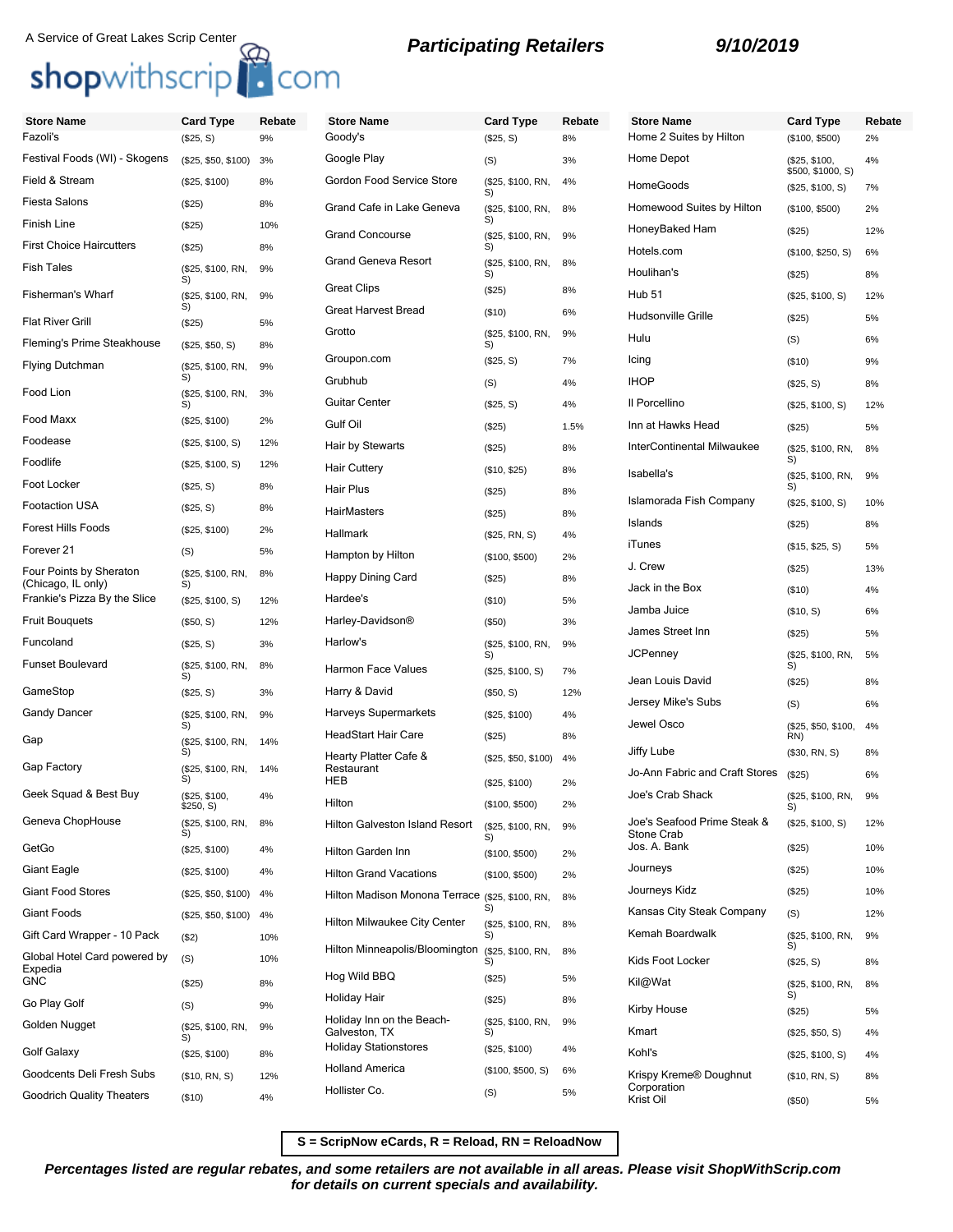## A Service of Great Lakes Scrip Center<br> **Shop**withscrip<br> **Shop**withscrip<br> **Participating Retailers**<br> **9/10/2019**

| <b>Store Name</b>                                    | <b>Card Type</b>           | Rebate   | <b>Store Name</b>                                                                       | <b>Card Type</b>              | Rebate   | <b>Store Name</b>                       | <b>Card Type</b>               | Rebate   |
|------------------------------------------------------|----------------------------|----------|-----------------------------------------------------------------------------------------|-------------------------------|----------|-----------------------------------------|--------------------------------|----------|
| <b>Kwik Star</b>                                     | (\$25, \$50, \$100)        | 4%       | Martin's Food Market (MD, PA,<br>VA, WV)                                                | (\$25, \$50, \$100)           | 4%       | Nordstrom Rack                          | (\$25, \$100, S)               | 4%       |
| <b>Kwik Trip</b>                                     | (\$25, \$50, \$100)        | 4%       | Noto's Old World Italian Dining<br><b>Martin's Super Markets</b><br>4%<br>(\$50, \$100) |                               | (\$25)   | 5%                                      |                                |          |
| L. Woods Tap & Pine Lodge                            | (\$25, \$100, S)           | 12%      | <b>Mason Street Grill</b>                                                               | (\$25, \$100, RN,<br>S)       | 8%       | Oberweis                                | (\$10)                         | 8%       |
| L.L.Bean                                             | (\$25, \$100, S)           | 16%      | <b>MasterCuts</b>                                                                       | (\$25)                        | 8%       | Oceanaire                               | (\$25, \$100, RN,<br>S)        | 9%       |
| La Griglia                                           | (\$25, \$100, RN,<br>S)    | 9%       | <b>Matchbox Diner and Drinks</b>                                                        | (\$25)                        | 5%       | O'Charley's                             | (\$25, S)                      | 13%      |
| Lady Foot Locker                                     | (\$25, S)                  | 8%       | Maurices                                                                                | (\$20)                        | 7%       | Office Depot / Office Max               | (\$25, \$100)                  | 5%       |
| Landry's Seafood                                     | (\$25, \$100, RN,<br>S)    | 9%       | MBurger                                                                                 | (\$25, \$100, S)              | 12%      | Office Depot / Office Max eGift<br>Card | (S)                            | 5%       |
| Landry's, Inc.                                       | (\$25, \$100, RN,<br>S)    | 9%       | McCormick & Schmick's                                                                   | (\$25, \$100, RN,<br>S)       | 9%       | Old Boys' Brewhouse                     | (\$25)                         | 5%       |
| Lands' End                                           | (\$25, \$100, S)           | 15%      | Meijer (not AK and HI)                                                                  | (\$25, \$50, \$100,<br>R)     | 3%       | Old Chicago                             | (\$25)                         | 6%       |
| Lands' End Kids                                      | (\$25, \$100, S)           | 15%      | Menards                                                                                 | (\$25, \$100,                 | 3%       | Old Navy                                | (\$25, \$100, RN,<br>S)        | 14%      |
| Lands' End School                                    | (\$25, \$100, S)           | 15%      | Men's Wearhouse                                                                         | \$500)<br>(\$25)              | 8%       | Olive Garden                            | (\$25, \$100, RN,<br>S)        | 8%       |
| Lane Bryant                                          | (\$25, S)                  | 8%       | Mermaid Bar and Grill                                                                   | (\$25)                        | 5%       | Omaha Steaks                            | (\$25)                         | 11%      |
| Legal Sea Foods                                      | (\$25, S)                  | 13%      | Metro Market (WI only)                                                                  | (\$25, \$50, \$100)           | 4%       | Omaha Steaks eGift Card                 | (S)                            | 11%      |
| Leppinks Food Centers                                | (\$50)                     | 5%       | Metropolis Oyster Room &                                                                | (\$25, \$100, RN,             | 9%       | On The Border                           | (\$25, \$50, S)                | 11%      |
| Lettuce Entertain You<br>Restaurants                 | (\$25, \$100, S)           | 12%      | Cocktail Bar<br>Mia & Maxx Hair Studio                                                  | S)                            |          | One Kings Lane                          | (\$25, \$100, S)               | 7%       |
| Little Caesars Pizza                                 | (\$20)                     | 8%       | Michaels                                                                                | (\$25)                        | 8%       | One Trick Pony Grill and                | (\$25)                         | 5%       |
| Loews Cineplex                                       | (\$25, \$50, S)            | 8%       | Miller Time Pub                                                                         | (\$25)<br>(\$25, \$100, RN,   | 4%<br>8% | Taproom<br>OshKosh                      | (\$25, RN)                     | 10%      |
| Loews Cineplex Single Ticket                         | (\$10, \$12)               | 10%      |                                                                                         | S)                            |          | OshKosh eGift Card                      | (S)                            | 10%      |
| Logan's Roadhouse                                    | (\$25, S)                  | 10%      | Mills Fleet Farm                                                                        | (\$25, \$100)                 | 3.5%     | Osteria Via Stato                       | (\$25, \$100, S)               | 12%      |
| Long John Silver's                                   | (\$10)                     | 8%       | Milwaukee ChopHouse                                                                     | (\$25, \$100, RN,<br>S)       | 8%       | Ottawa Beach Inn                        | (\$25)                         | 5%       |
| LongHorn Steakhouse                                  | (\$25, \$100, RN,<br>S)    | 8%       | Mimis Cafe                                                                              | (\$25)                        | 8%       | Outback Steakhouse                      | (\$25, \$50, S)                | 8%       |
| Lord & Taylor                                        | (\$25)                     | 8%       | Mitchell's Hair Styling (NC only) (\$25)                                                |                               | 8%       | Outlooks for Hair                       | (\$25)                         | 8%       |
| Lou Malnati's Pizzeria                               | (\$10)                     | 8%       | Mity Nice Bar & Grill                                                                   | (\$25, \$100, S)              | 12%      | Overstock.com                           | (\$25, S)                      | 8%       |
| Lowe's                                               | (\$20, \$25, \$100,        | 4%       | Mobil                                                                                   | (\$50, \$250, RN)             | 1-1.5%   | Oyster Bah                              | (\$25, \$100, S)               | 12%      |
|                                                      | \$500, \$1000,<br>RN, S)   |          | <b>Modell's Sporting Goods</b>                                                          | (\$25)                        | 8%       | Ozzie's Pops & Pretzels                 | (\$25, \$100, S)               | 12%      |
| Lucille's Smokehouse<br>Bar.B.Que                    | (S)                        | 8%       | Mon Ami Gabi                                                                            | (\$25, \$100, S)              | 12%      | P.F. Chang's China Bistro               | (\$25, \$100, S)               | 8%       |
| Lucky (Southern CA Only)                             | (\$25, \$50, \$100,<br>RN) | 4%       | Morton's Steakhouse                                                                     | (\$25, \$100, RN,<br>S)       | 9%       | Palais Royal                            | (\$25, S)                      | 8%       |
| Lucky Supermarket                                    | (\$25, \$100)              | 2%       | Motherhood Maternity                                                                    | (S)                           | 7%       | Panera Bread                            | (\$10, \$25, \$50,<br>RN, S)   | 8%       |
| Macy's                                               | (\$25, \$100, S)           | 10%      | MotoMart                                                                                | (\$50)                        | 5%       | Panopoulos Salons                       | (\$25)                         | 8%       |
| Maggiano's Little Italy                              | (\$25, \$50, S)            | 11%      | Movie Tavern by Marcus                                                                  | (\$25, \$100, RN,<br>S)       | 8%       | Papa John's Pizza                       | (\$10, R, S)                   | 9%       |
| Magic Johnson Theatres                               | (\$25, \$50, S)            | 8%       | Muer Seafood                                                                            | (\$25, \$100, RN,<br>S)       | 9%       | Papa Murphy's Pizza                     | (\$10)                         | 8%       |
| Magic Johnson Theatres Single (\$10, \$12)<br>Ticket |                            | 10%      | Nacional 27                                                                             | (\$25, \$100, S)              | 12%      | Pappadeaux                              | (\$25, S)                      | 6%       |
| Main Event                                           | (\$50, S)                  | 10%      | Naoki Sushi                                                                             | (\$25, \$100, S)              | 12%      | Pappas Bar-B-Q                          | (\$25, S)                      | 6%       |
| <b>Mainstay Suites</b>                               | (\$50, \$100, RN)          | $3 - 4%$ | Neiman Marcus                                                                           | (\$50)                        | 12%      | Pappas Bros. Steakhouse                 | (\$25, S)                      | 6%       |
| Marathon                                             | (\$25, \$100,<br>\$250)    | 3%       | New Holland Brewing -                                                                   | (\$25)                        | 5%       | Pappas Burger                           | (\$25, S)                      | 6%       |
| Marco New American Bistro                            | (\$25)                     | 5%       | Knickerbocker<br>New Holland Brewing                                                    | (\$25)                        | 5%       | Pappas Restaurants                      | (\$25, S)                      | 6%       |
| <b>Marcus Resorts</b>                                | (\$25, \$100, RN,          | 8%       | Restaurant & Pub<br>Nike                                                                | (\$25, S)                     | 12%      | Pappas Seafood House                    | (\$25, S)                      | 6%       |
| <b>Marcus Theatres</b>                               | S)<br>(\$25, \$100, RN,    | 8%       | Nintendo eShop                                                                          | (S)                           | 8%       | Pappasito's<br>Park Avenue Grill        | (\$25, S)<br>(\$25, \$100, RN, | 6%<br>8% |
| Mariano's (IL Only)                                  | S)<br>(\$25, \$50, \$100)  | 4%       | Noah's Bagels                                                                           | (\$10)                        | 10%      |                                         | S)                             |          |
| Mario Tricoci                                        | (\$25, \$100)              | 7%       | Nob Hill Foods                                                                          | (\$25, \$100)                 | 4%       | Pavilions                               | (\$25, \$50, \$100,<br>RN)     | 4%       |
| Marios                                               | (\$25)                     | 5%       | Noodles & Company                                                                       | (\$10)                        | 8%       | Pavilions eGift Card                    | (S)                            | 4%       |
| <b>Market District</b>                               | (\$25, \$100)              | 4%       | NOOK by Barnes & Noble                                                                  | (\$10, \$25, \$100,<br>RN, S) | 8%       | PBteen                                  | (\$25, \$100, S)               | 8%       |
| Marshalls                                            | (\$25, \$100, S)           | 7%       | Nordstrom                                                                               | (\$25, \$100, S)              | 4%       | Peapod Online Grocery                   | (\$25, \$50, \$100) 4%         |          |

**S = ScripNow eCards, R = Reload, RN = ReloadNow**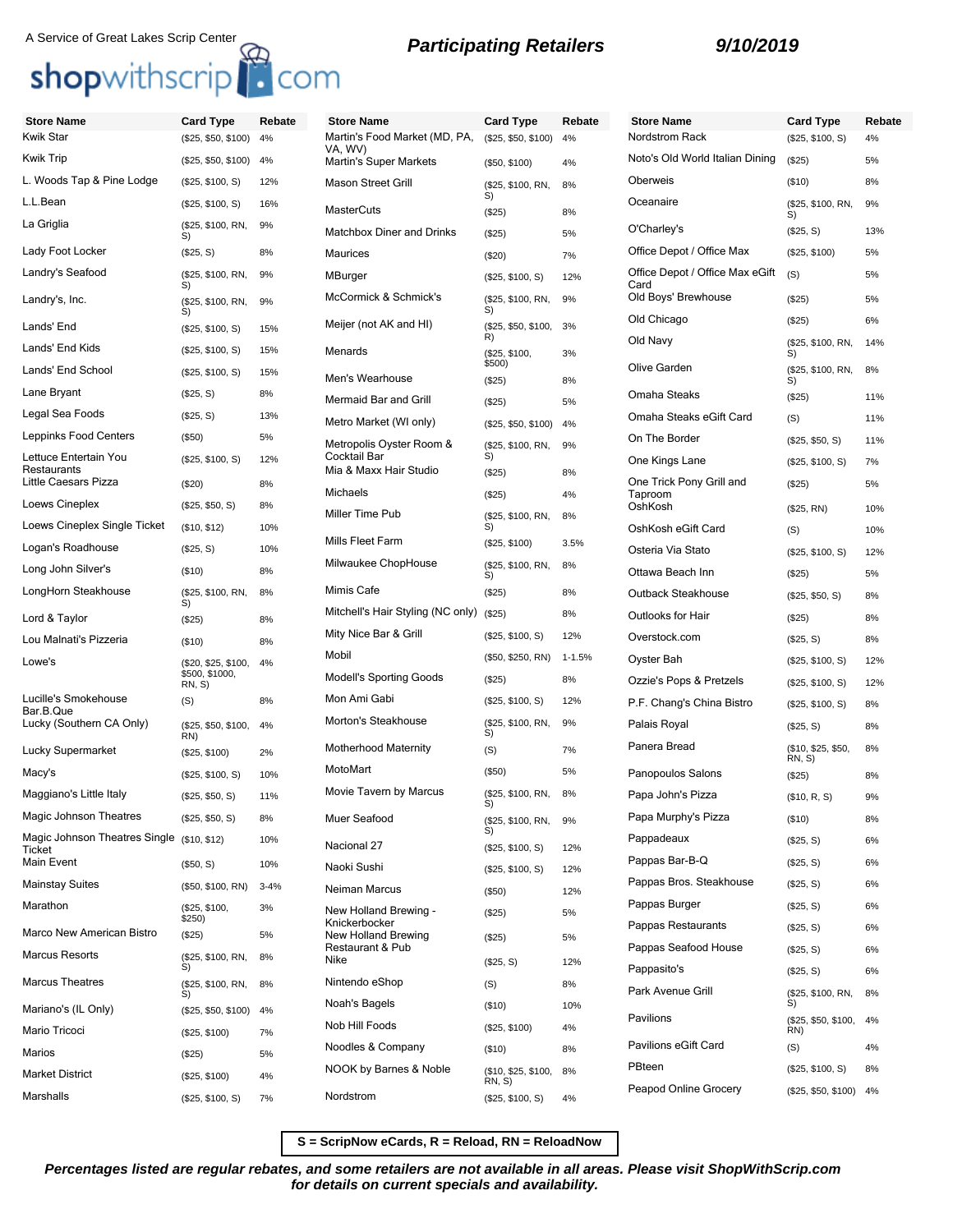## A Service of Great Lakes Scrip Center<br> **Participating Retailers** 9/10/2019

## shopwithscrip<sup>1</sup> com

## **Store Name Card Type Rebate** Peebles (\$25, S) 8% Peet's Coffee & Tea (\$20) 8% Peohe's (\$25, \$100, RN, S) 9% Pep Boys eGift Card (S) 7% Pereddies Italian Restaurant (\$25) 5% Petco (S) 5% Pete's Fresh Market (\$20) 4% PetSmart (\$25) 5% Petterino's (\$25, \$100, S) 12% Pfister Hotel (\$25, \$100, RN, S) 8% Pick 'n Save (WI only) (\$25, \$50, \$100) 4% Pier 1 Imports (\$25) 9% Pietro's (\$25) 5% Piggly Wiggly (WI, IL only) (\$25, \$50, \$100) 3% Pilot Flying J (\$100) 2% Pizza Hut (Not AK or HI) (\$10, S) 8% Pizza Ranch (\$25) 8% Pizzeria Due (\$25, S) 12% Pizzeria Uno (\$25, S) 12% Pizzeria Via Stato (\$25, \$100, S) 12% Planet Smoothie (\$10) 10% PlanetX (\$25, S) 3% Platinum Hotel in Las Vegas (\$25, \$100, RN, S) 8% Popcorn Factory (\$50, S) 12% Potbelly Sandwich Shop (\$10) 8% Pottery Barn (\$25, \$100, S) 8% Pottery Barn Kids (\$25, \$100, S) 8% Primary Kids Clothing (S) 10% Prime Membership from Amazon.com (\$126.14, S) 8% Princess Cruise Lines (\$100, \$500, S) 6% Qdoba Mexican Grill (\$25) 7% Quality Inn (\$50, \$100, RN) 3-4% Quick Chek (\$25) 2% QVC (S) 5% R.J. Grunts (\$25, \$100, S) 12% Rainforest Cafe (\$25, \$100, RN, S) 9% Raley's (\$25, \$100) 4% Ramen-san (\$25, \$100, S) 12% Randalls (\$25, \$50, \$100, 4% RN) Randalls eGift Card (S) 4% Rave Cinemas (\$25) 4% Red Door Spa (S) 12% Red Lobster (\$25, RN, S) 8% Red Piano (\$25, \$100, RN, S) 8% **Store Name Card Type Rebate** Red Robin Red Sushi S) Regal (\$10, \$25, S) 8% Regal Premiere e-Ticket Regis Salons Regis Signature Salon REI (\$25, S) 8% Republic Services Restaurant at the Platinu S) Rich (\$25, \$50, \$100, R) Rio Grand Steakhouse Ristorante Brissago S) Rite Aid **River Crab** S) Rock Bottom Restaurant Rodeway Inn Rose's Express Rose's on Reed's Lake Ross Dress for Less Roundys (IL and WI only Royal Caribbean **Royal Farms** RPM Italian RPM Steak Rubio's Restaurants **Ruby Tuesday** Ruth's Chris Steak Hous Safeway Safeway eGift Card Saks Fifth Avenue Saks Fifth Avenue OFF Sally Beauty Salt and Pepper Saltgrass Steakhouse S) Sam's Club S) San Luis Resort S) Saranello's Saturday's Hair Salon Save Mart Supermarkets SaveRite Grocery Wareh Scheels (\$25, \$100, S) 8% Schuler Books & Music

|       | <b>Card Type</b>                               | <b>Rebate</b> |
|-------|------------------------------------------------|---------------|
|       | (\$25, S)                                      | 8%            |
|       | (\$25, \$100, RN,<br>S)                        | 9%            |
|       | (\$10, \$25, S)                                | 8%            |
| ĺ     | (\$10.50, S)                                   | 10%           |
|       | (\$25)                                         | 8%            |
|       | $(\$25)$                                       | 8%            |
|       | (\$25, S)                                      | 8%            |
|       | (\$20, \$100)                                  | 10%           |
| JM    | (\$25, \$100, RN,<br>S)                        | 8%            |
|       | (\$25, \$50, \$100,<br>R)                      | 4%            |
|       | $(\$25)$                                       | 5%            |
|       | (\$25, \$100, RN,<br>S)                        | 8%            |
|       | (\$25)                                         | 4%            |
|       | (\$25, \$100, RN,<br>S)                        | 9%            |
| t     | (\$25)                                         | 6%            |
|       | (\$50, \$100, RN)                              | $3 - 4%$      |
|       | (\$25)                                         | 5%            |
|       | (\$25)                                         | 5%            |
|       | (\$25)                                         | 8%            |
| I)    | (\$25, \$50, \$100)                            | 4%            |
|       | (\$100, \$500, S)                              | 13%           |
|       | (\$25, \$100)                                  | 4%            |
|       | (\$25, \$100, S)                               | 12%           |
|       | (\$25, \$100, S)                               | 12%           |
|       | (\$25, S)                                      | 10%           |
|       | $(\$25)$                                       | 8%            |
| sе    | (\$50, \$100, S)                               | 10%           |
|       | (\$25, \$50, \$100,<br>RN)                     | 4%            |
|       | (S)                                            | 4%            |
|       | (\$50)                                         | 12%           |
| 5th   | $(\$50)$                                       | 12%           |
|       | (\$25)                                         | 12%           |
|       | (\$25)                                         | 5%            |
|       | (\$25, \$100, RN,<br>S)                        | 9%            |
|       | (\$25, \$50, \$100,<br>\$250, \$500, RN,<br>S) | 2.5%          |
|       | (\$25, \$100, RN,<br>S)                        | 9%            |
|       | (\$25, \$100, S)                               | 12%           |
|       | (\$25)                                         | 8%            |
| s     | (\$25, \$100)                                  | 2%            |
| house | (\$25, \$100)                                  | 4%            |
|       | (\$25, \$100, S)                               | 8%            |
|       | (\$25)                                         | 10%           |
|       |                                                |               |

| <b>Store Name</b>                            | <b>Card Type</b>           | Rebate   |
|----------------------------------------------|----------------------------|----------|
| Sears                                        | (\$25, \$100,<br>\$250, S) | 4%       |
| Sears Auto Service Center                    | (\$25, \$100,<br>\$250, S) | 4%       |
| Seaside's                                    | (\$25, \$100, S)           | 12%      |
| Seasons 52                                   | (\$25, \$100, RN,<br>S)    | 8%       |
| See's Candies                                | (\$25, \$21)               | 9-20%    |
| Sendik's Food Market                         | (\$25, \$50, \$100,<br>RN) | 4%       |
| Sendik's Fresh2Go                            | (\$25, \$50, \$100,<br>RN) | 4%       |
| Sentry                                       | $($ \$50)                  | 3%       |
| Sephora                                      | (\$25)                     | 5%       |
| Sephora eGift Card                           | (S)                        | 5%       |
| Shaw's Crab House                            | (\$25, \$100, S)           | 12%      |
| Shaw's Supermarket                           | (\$25, \$50, \$100,<br>RN) | 4%       |
| Sheetz                                       | (\$25, \$100, R)           | 3%       |
| <b>Sheldon Cleaners</b>                      | $($ \$5)                   | 9%       |
| Shell                                        | (\$25, \$50, \$100,<br>RN) | 1.5%     |
| shi by Journeys                              | (\$25)                     | 10%      |
| <b>Shoe Carnival</b>                         | $(\$25)$                   | 5%       |
| Shoe Dept.                                   | (\$25)                     | 8%       |
| Shoe Dept. Encore                            | (\$25)                     | 8%       |
| Shoe Show                                    | $(\$25)$                   | 8%       |
| Shoe Show Mega                               | $(\$25)$                   | 8%       |
| Shoebilee                                    | (\$25)                     | 8%       |
| Shoebilee!                                   | $(\$25)$                   | 8%       |
| Shop 'N Save (IL and MO only)                | (\$25, \$100, RN)          | 4%       |
| Shoppers Food & Pharmacy<br>(MD and VA only) | (\$25, \$100, RN)          | 4%       |
| ShopRite                                     | (\$25, \$100)              | 4%       |
| Showplace                                    | (\$25, \$50, S)            | 8%       |
| Showplace Single Ticket                      | (\$10, \$12)               | 10%      |
| Shutterfly                                   | $(\$25, S)$                | 9%       |
| Sierra Trading Post                          | (\$25, \$100, S)           | 7%       |
| Simms Steakhouse                             | (\$25, \$100, RN,<br>S)    | 9%       |
| Sinclair Oil                                 | (\$25, \$100)              | 1.5%     |
| Sing Sing Dueling Pianos                     | (\$25)                     | 6%       |
| Sirius XM Radio                              | (S)                        | 4%       |
| Skirvin Hilton                               | (\$25, \$100, RN,<br>S)    | 8%       |
| Sleep Inn                                    | (\$50, \$100, RN)          | $3 - 4%$ |
| Sling TV                                     | (S)                        | 7%       |
| Smart & Final                                | (\$25, \$50, \$100)        | 3%       |
| S-Mart Foods                                 | (\$25, \$100)              | 2%       |
| SmartStyle                                   | (\$25)                     | 8%       |
| Smashburger                                  | (\$10)                     | 10%      |
| Software Etc.                                | (\$25, S)                  | 3%       |
| Sony PlayStation Plus                        | (S)                        | 4%       |

**S = ScripNow eCards, R = Reload, RN = ReloadNow**